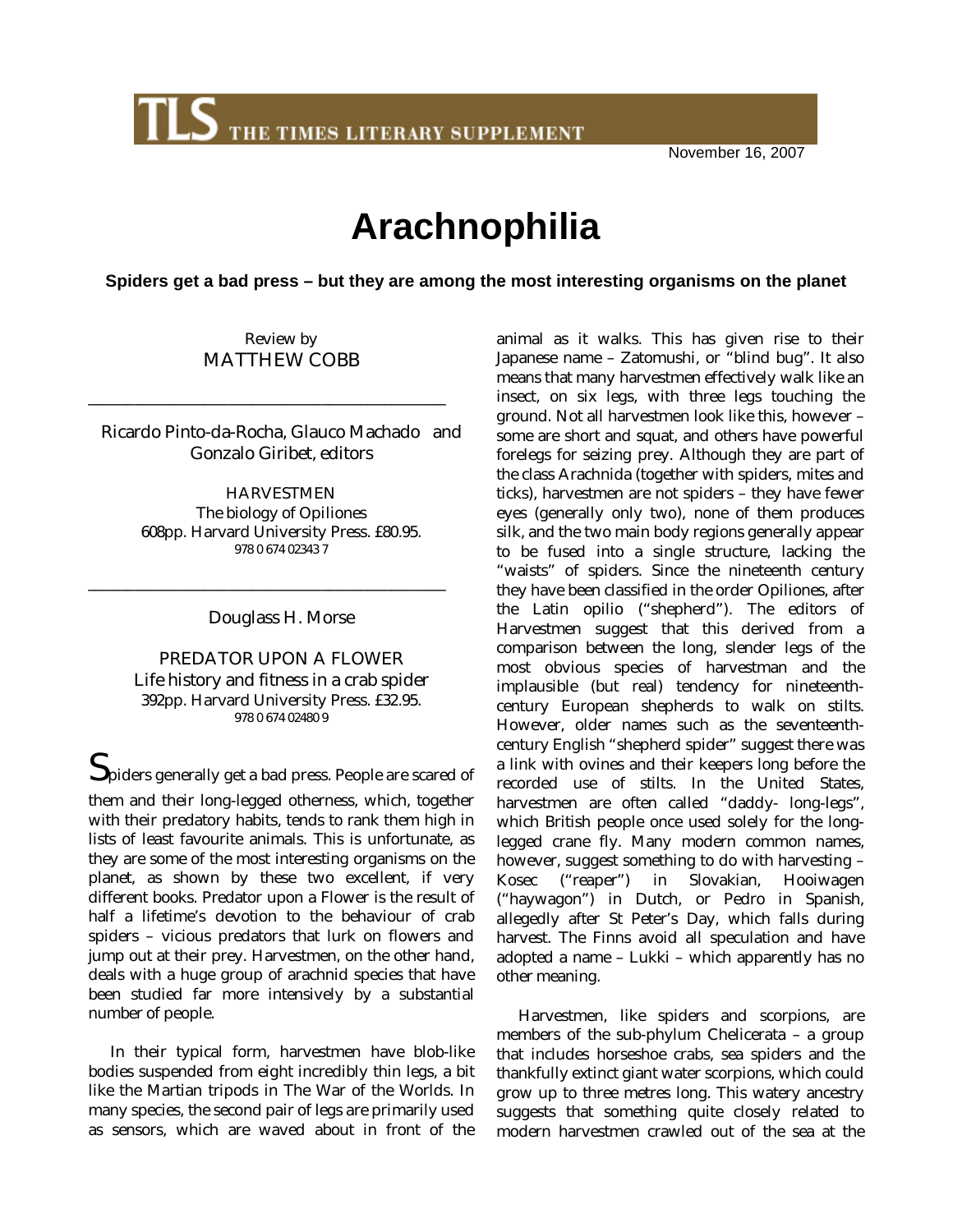beginning of the Silurian period. This scenario is indicated by the fact that the earliest known harvestmen have been found in the Rhynie chert, near Aberdeen, and date from around 400 million years ago, shortly after terrestrial life began. A spectacular photo of one of these fossils shows sections of male and female harvestmen, complete with genitalia. Scotland has also provided a remarkably modern-looking harvestman, in a 340-million-year-old rock from East Kirkton, near Edinburgh. Part of the mystery of harvestmen is that many of them appear to have traversed some of the most stormy periods of the planet's history – rampaging dinosaurs, oscillating sea levels, plummeting asteroids – with barely any changes to their external morphology. The vital changes that enabled this astonishing survival may of course have been internal, or simply not have left a trace in the sparse fossil record.



Harvestmen have penetrative sex (unlike spiders), and, in a stroke of evolutionary economy, the male and female sexual organs are basically identical – the eversible structure that the male uses as a penis, the female employs as an ovipositor. Around 6,000 species of harvestman are currently known, and they are found on every continent with the exception of Antarctica. However, although they can survive in high latitudes and at high altitude (up to 4,000 m), virtually nothing is

known about African, tropical Asian or Amazonian species. The editors suggest that the final number of extant species may be around 10,000, but the scale of our ignorance indicates this is probably a very rough estimate.

Unlike spiders, which are all carnivorous, harvestmen appear to eat a wide range of food (fungi, lichens and hickory nuts), though most species clearly prefer meat (snails, beetles, spiders, etc). If you want to keep them, a final chapter on practical aspects describes how to build a suitable cage, and states that they will consume chopped-up worms, banana or even cappuccino mousse. Amazingly, harvestmen masticate their food rather than sucking it up, like spiders or flies.

Harvestmen covers virtually every aspect of harvestman biology – from palaeontology to cytogenetics (they generally have XY sex determination, like humans), and from social behaviour (some species are highly gregarious, but sadly lack a collective noun) to defence mechanisms (as well as deterrent spines, some species produce a strong smell). Inevitably, the longest chapter is on taxonomy, dealing with the distinguishing features of the families and subfamilies in the four major Opiliones suborders. This is the first major revision of the order in over fifty years, and it is a tour de force. However, though there is an overall key, it is not for the faint-hearted – my attempt to identify a harvestman to one of the subfamilies failed on the first criterion, for which the figure reference appears to be mistaken. The chapter concludes with a mixture of a sigh and a call to arms, in terms that are depressingly familiar to anyone who has struggled with arthropod taxonomy: "Meanwhile, hundreds of obscure species with tiny, complex, and hard-tointerpret male genitalia are waiting for study". Unusually for a collective work, the chapters are remarkably well written and of similar weight and approach. The illustrations are superb. This is a book that will be prized by many naturalists, both amateur and professional. For anyone with even a passing interest in harvestmen, it will be required reading for decades to come.

Despite the remarkable range of information presented, there are inevitable omissions. It is disappointing that the editors could not find space for Robert Hooke's stunning drawings from his 1665 masterpiece Micrographia, which depict the body of a "Shepherd spider" in exquisite detail. More intriguingly, the book reveals that there is a huge gap